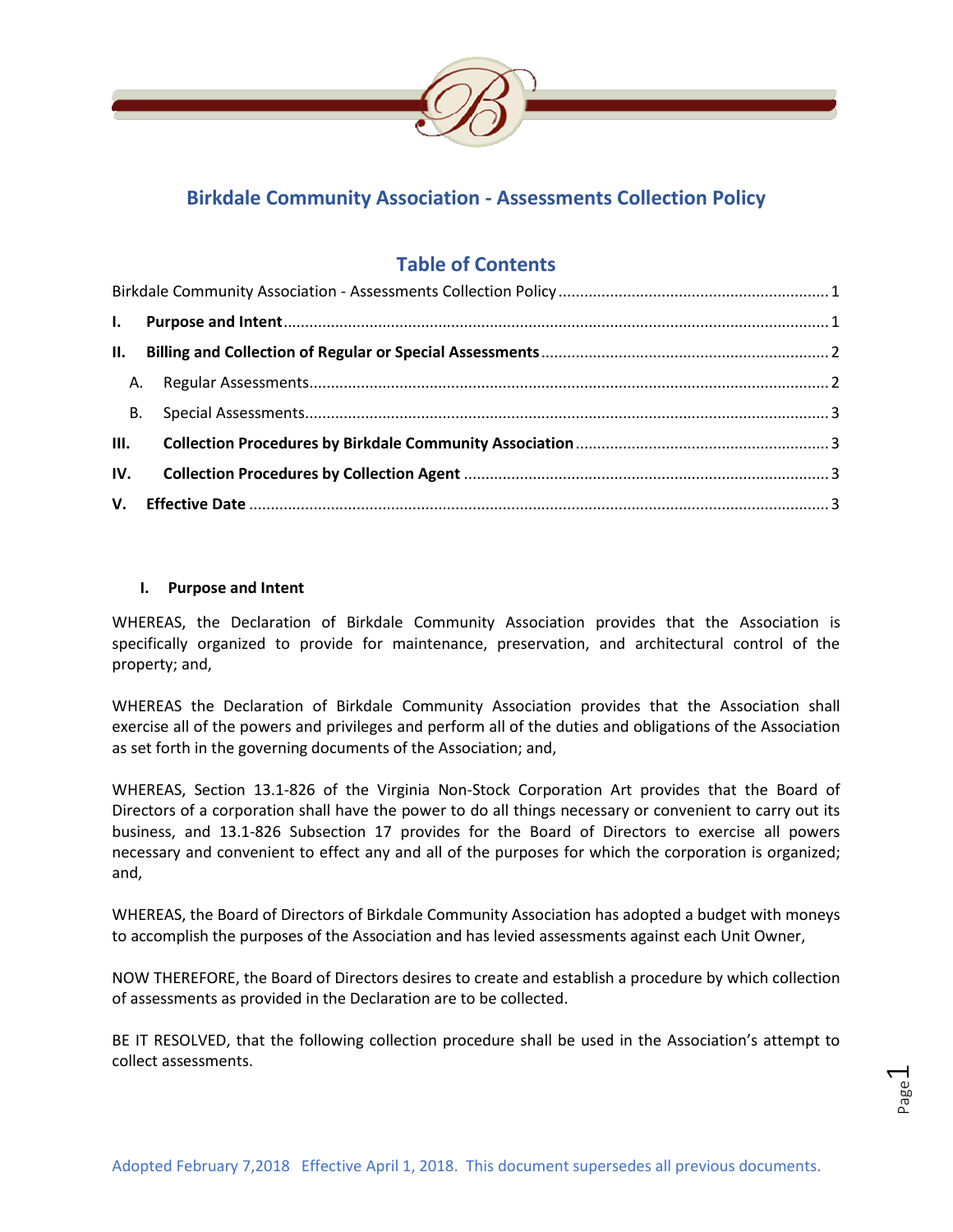

#### <span id="page-1-0"></span>**II. Billing and Collection of Regular or Special Assessments**

In the normal course of business, the Board is authorized to establish assessments for the support of the association and levy special assessments for unusual requirements.

- <span id="page-1-1"></span>A. Regular Assessments
	- 1. Notice of regular assessments for the year will be sent to owners no later than December 15, along with a budget for the ensuing fiscal year.
	- 2. Regular quarterly assessment installments are due on the first day of January, April, July, and October. If there is an outstanding balance, funds received will be applied to the oldest outstanding balance.
	- 3. Any regular assessment installment payment that is received more than fifteen (15) days after the due date will be considered late and shall be assessed a late charge in the amount of \$5.00, which will be added to the account at that time.
	- 4. A late notice will be mailed to the owner of any account which has a past due balance on or about fifteen (15) days after the due date. An administrative fee of \$10.00 will be assessed for the mailing of the late notice.
	- 5. A final notice which states that unless the balance is received within fifteen (15) days, the account will be turned over to an attorney for collection, and any related collection costs including attorneys' fees will be charged to the affected owner, will be mailed to the owner of any account which has a past due balance approximately thirty (30) days past due. At the time the final letter is mailed, an administrative fee of \$20.00 will be assessed to the owner's account.
	- 6. Within fifteen (15) days after the final letter is mailed and with any balance remaining unpaid (unless otherwise negotiated by the Board of Directors or the Managing Agent), a twenty-five-dollar (\$25.00) attorney transfer charge will be added to the account; and it will be transferred to an attorney selected by the Board, for the collection with direction to accelerate the collection of all assessments for the remainder of the fiscal year.

As an example:

<span id="page-1-2"></span>

| January 2018 Assessment                                                    | \$101.00 |
|----------------------------------------------------------------------------|----------|
| Late Fee on January 16th                                                   | 5.00     |
| First late notice mailed on January 16 <sup>th</sup> -- Administrative Fee | 10.00    |
| Final notice mailed around February 15 <sup>th</sup> -- Administrative Fee | 20.00    |
| March 1 <sup>st</sup> send to attorney -- Attorney Transfer Fee            | 25.00    |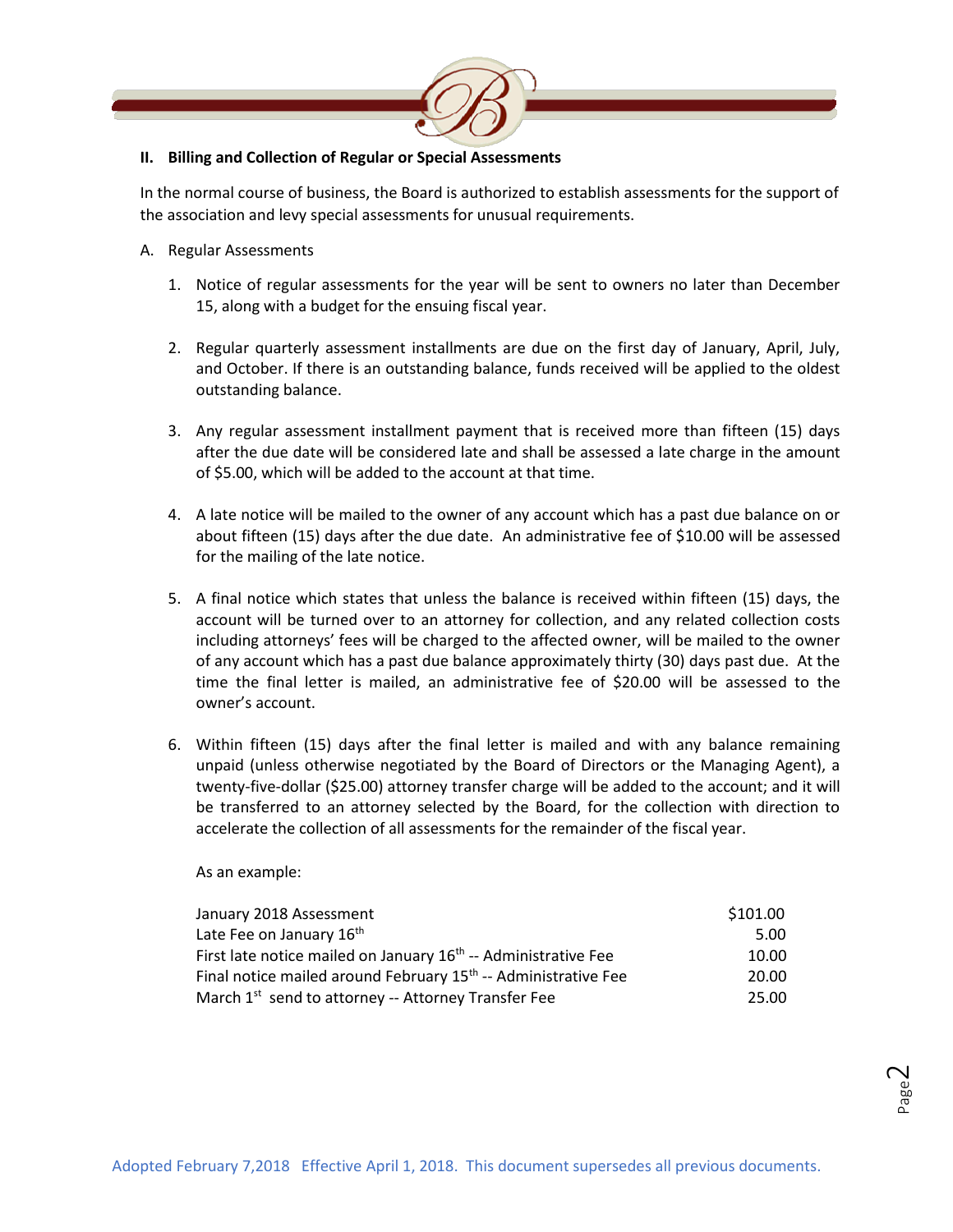

- B. Special Assessments
	- 1. If necessary, the Board is authorized to levy Special Assessments to defray costs and expenses of the common areas. The Board has established reserve accounts in accordance with state law to anticipate such needs.
	- 2. Special Assessments, if levied, shall establish an amount due per owner and specify the terms for the payment of the assessment including a due date.
	- 3. Any special assessment installment payment that is received fifteen days after the due date will be considered late and a late fee of 5% of the special assessment amount will be added to the account on or about the 1st day of any and every quarter in which the assessment installment is late.
	- 4. Servicing procedures and fees specified in II, A above shall also apply.

### <span id="page-2-0"></span>**III. Collection Procedures by Birkdale Community Association**

Collection processes prior to sending to collection attorney or agent shall be conducted by the association through its managing agent. During this time, the Association may take any actions it deems appropriate to adjust any charges. When the account has been released to the collection agency, the association authority ceases.

### <span id="page-2-1"></span>**IV. Collection Procedures by Collection Agent**

- 1. The collection agent employed by the Association shall perform in compliance with these procedures and other directives of the Association. The collection agency shall comply with federal and state laws.
- 2. The Board and the collection agent reserve the right to obtain a lien against the property in question according to the authority that is provided for in the Declaration, Article V, Section 5.1.
- 3. Following the transfer to the attorney, additional attorney fees and court costs will be added to the total amount due and the entire delinquency amount will be payable to the collection attorney until the account balance is brought back to zero and the attorney returns the account to the Association for normal collection. Accounts referred to the attorney CANNOT be returned to the Association unless all balances are paid and CANNOT be addressed by the Association until released by the attorney.

## <span id="page-2-2"></span>**V. Effective Date**

These procedures replace any previous Collection Procedures, the most recent being approved 1-1-11.

They were approved by the Board of Directors on February 7, 2018 and shall be effective April 1, 2018.